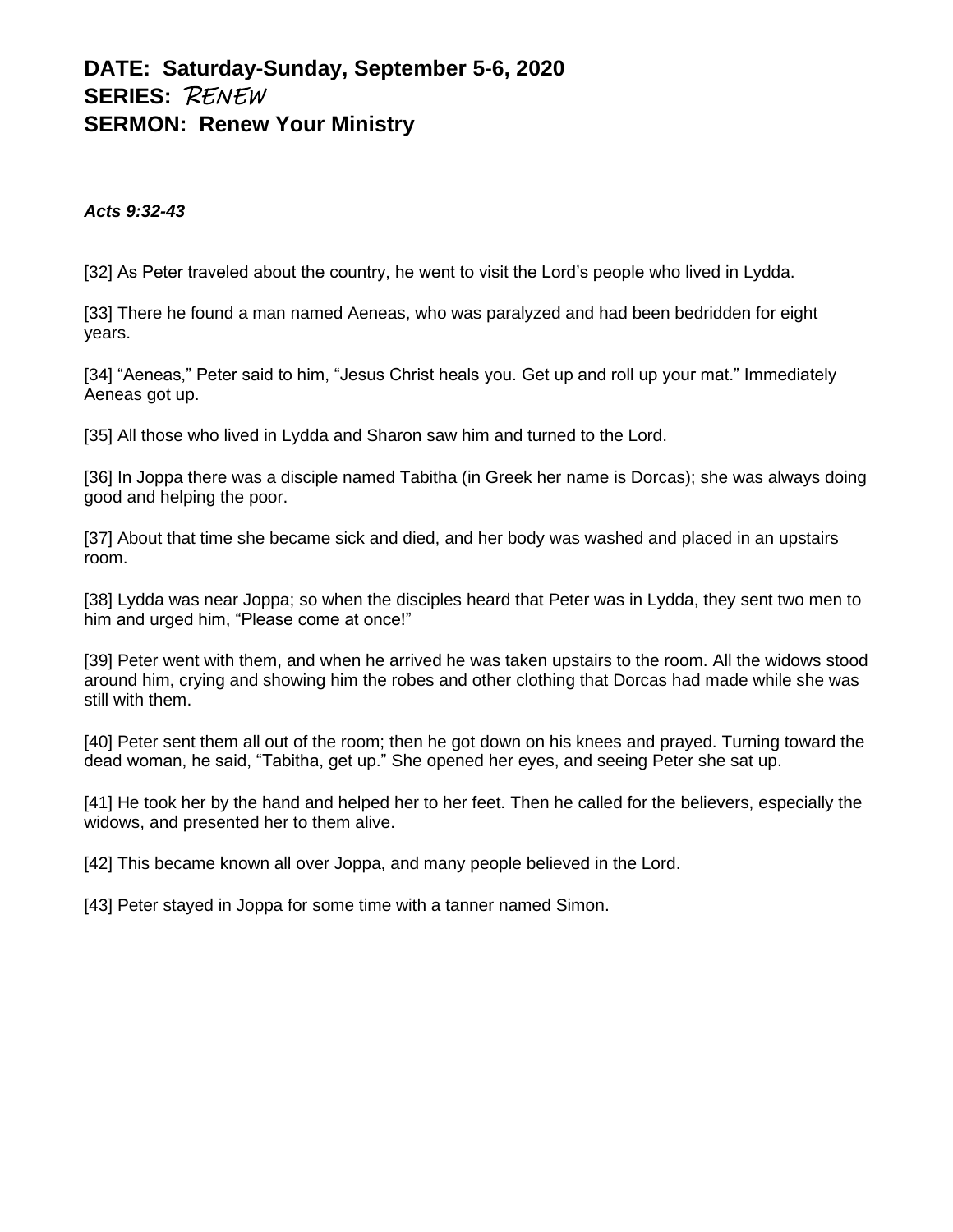**DATE: Saturday-Sunday, September 5-6, 2020 SERIES:** RENEW **SERMON: Renew Your Ministry SCRIPTURE:** *Acts 9:32-43*

*I want to talk about why you were born . . .*

**1 You were born to know Christ and follow Him.**

## **2 You were born to serve Christ.**

- Serve with:
	- ➢ The attitude of a servant
	- $\triangleright$  An attitude of humility
	- $\triangleright$  An attitude of "This is what I get to do"
	- ➢ An attitude of "to the least of these"
	- ➢ An attitude of "This is what I can do for Christ"
	- ➢ An attitude of "meanwhile"

## **3 You were born to do all you do in the Name of Christ.**

• *Colossians 3:23-24 Whatever you do, work at it with all your heart, as working for the Lord, not for human masters, since you know that you will receive an inheritance from the Lord as a reward. It is the Lord Christ you are serving.*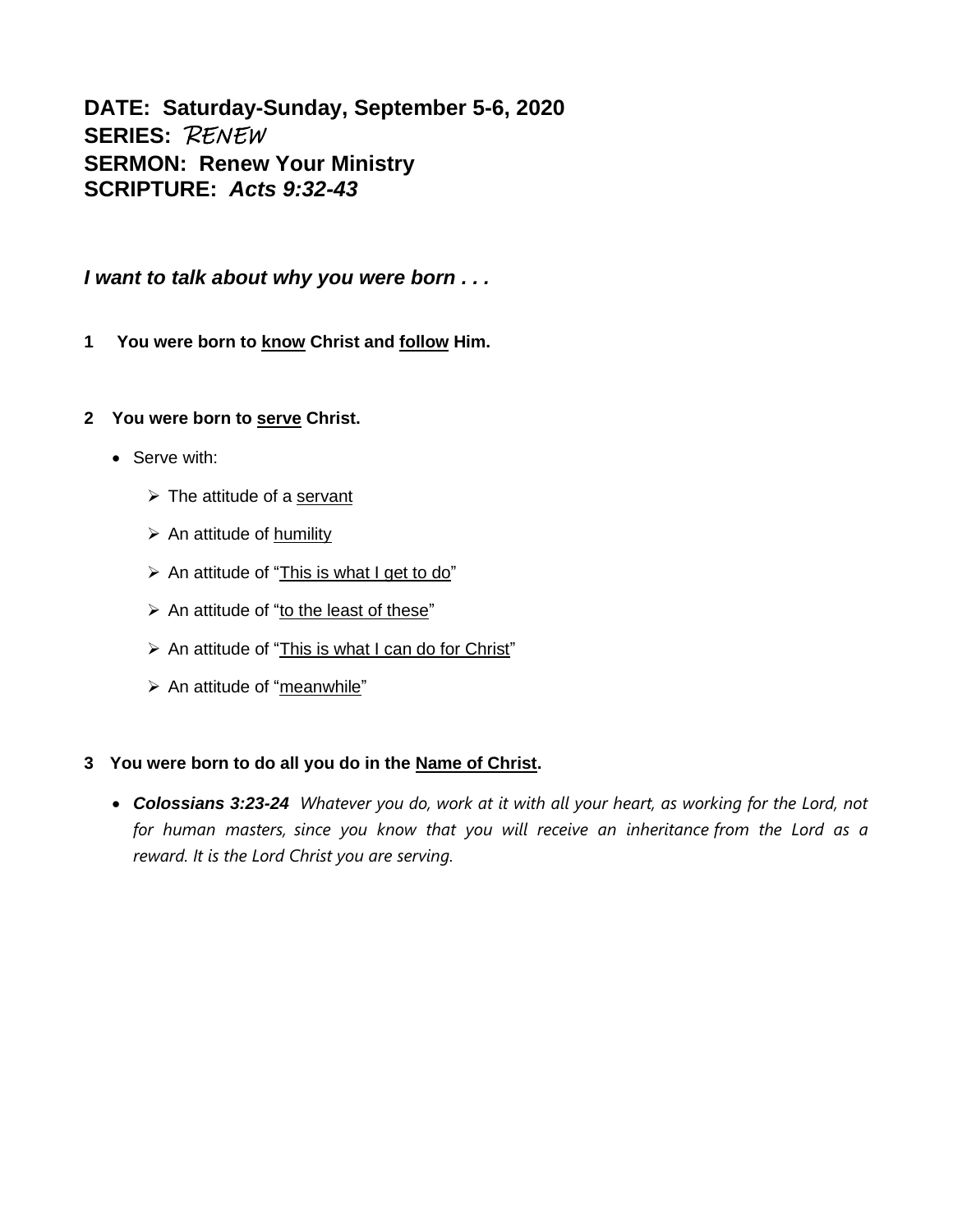**DATE: Saturday-Sunday, September 5-6, 2020 SERIES:** RENEW **SERMON: Renew Your Ministry SCRIPTURE:** *Acts 9:32-43*

*I want to talk about why you were born . . .*

**1. You were born to** \_\_\_\_\_\_\_\_\_\_\_\_\_\_\_ **Christ and** \_\_\_\_\_\_\_\_\_\_\_\_\_\_\_ **Him.**

**2. You were born to** \_\_\_\_\_\_\_\_\_\_\_\_\_\_\_ **Christ.**

- Serve with:
	- $\triangleright$  The attitude of a
	- $\triangleright$  An attitude of
	- ➢ An attitude of "\_\_\_\_\_\_\_\_\_\_\_\_\_\_\_\_\_\_\_\_\_\_\_\_\_\_\_\_\_\_\_\_\_\_\_\_"
	- ➢ An attitude of "\_\_\_\_\_\_\_\_\_\_\_\_\_\_\_\_\_\_\_\_\_\_\_\_\_\_\_\_\_\_\_\_\_\_\_\_"
	- ➢ An attitude of "\_\_\_\_\_\_\_\_\_\_\_\_\_\_\_\_\_\_\_\_\_\_\_\_\_\_\_\_\_\_\_\_\_\_\_\_"
	- ➢ An attitude of "\_\_\_\_\_\_\_\_\_\_\_\_\_\_\_\_\_\_\_\_"

## **3. You were born to do all you do in the** \_\_\_\_\_\_\_\_\_\_\_\_\_\_\_\_\_\_\_\_\_\_\_\_\_\_\_\_\_\_\_\_\_**.**

*a. Colossians 3:23-24 Whatever you do, work at it with all your heart, as working for the Lord, not for human masters, since you know that you will receive an inheritance from the Lord as a reward. It is the Lord Christ you are serving.*